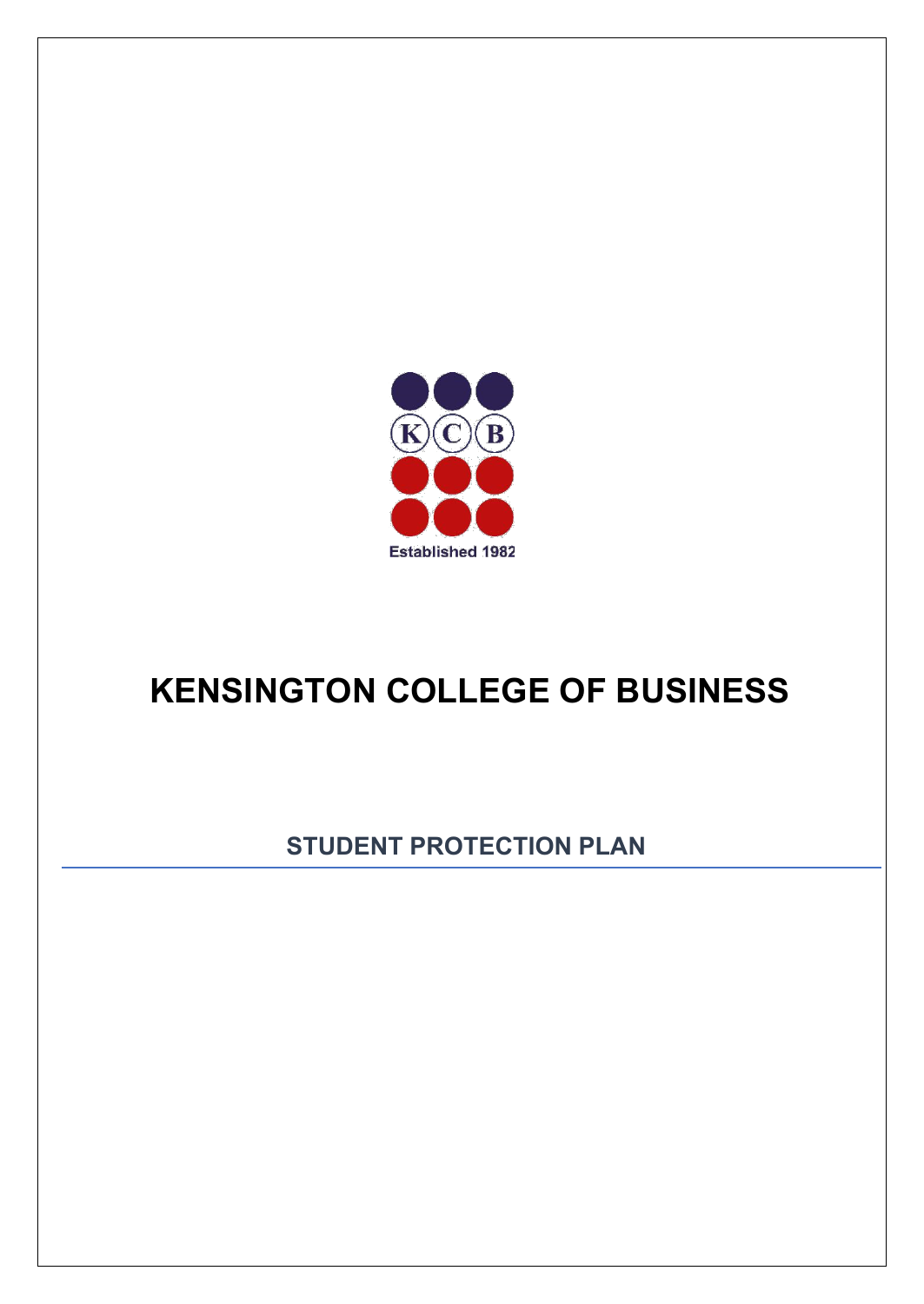## **STUDENT PROTECTION PLAN**

## 1. An assessment of the range of risks to the continuation of study to your students, how those risks **differ based on your students' needs, characteristics and circumstances, and likelihood these will crystallise**

The College believes the best risk strategy is "prevention rather than cure" and so believes sound management and governance to prevent identified risks occurring, rather than how to deal with them when they have already occurred, is best.

The history of the College over the last 39 years indicates the success of this policy and so, subject to external factors outside its control, the College believes the 8 risks identified below all fall into the category of low risk.

#### 1.1 **Loss of government recognition as an English higher education provider**

As a charitable foundation there are no owners to control the College and so the only possible changes in control could occur with the rotation of the trustees on the Board which governs the College.

The Board though, no matter who its member trustees are, has at all times to protect the interests of the Foundation in order to comply with the sole aim stated within the governing documents [Articles of Association] of providing education services to its students.

The Board could not give up control or transfer its business to a third party overseas which is the only way it could lose recognition as an English higher education provider.

In addition, it will always have a definable student body, its own finances and governance structure. There is no risk then of KEF losing its status as an English higher education provider which would mean losing its approval by OfS and so as a UK Government-approved English higher education provider.

#### 1.2 **A change in the Programme specification of a course on which a student is enrolled**

The Programme Specification is the official record of all information relating to a degree awarded by the University or other awarding body. This will include, for example, the title of the award, the learning outcomes, the module numbers and content, the mode and duration of study and the types of assessments.

Major reviews and so possibly major changes to the programme specifications are normally made every five years at the quinquennial review but can be made more frequently if there is an urgent need, for example, of significant updates resulting from changes in the industry, e.g. Computing or Marketing which are fast moving professions.

Minor changes to the programme specification can be suggested by the College or made by the awarding body but will normally only be introduced at the start of the next academic year. All suggested changes to the programmes have to pass through a rigorous and time-consuming academic review process including taking into account the views of student representatives before they are approved but could possibly result in significant changes to the Course on which the student was originally enrolled, e.g. if a mode of study was discontinued or the assessment strategy changed, which could potentially disadvantage the students already enrolled on a programme.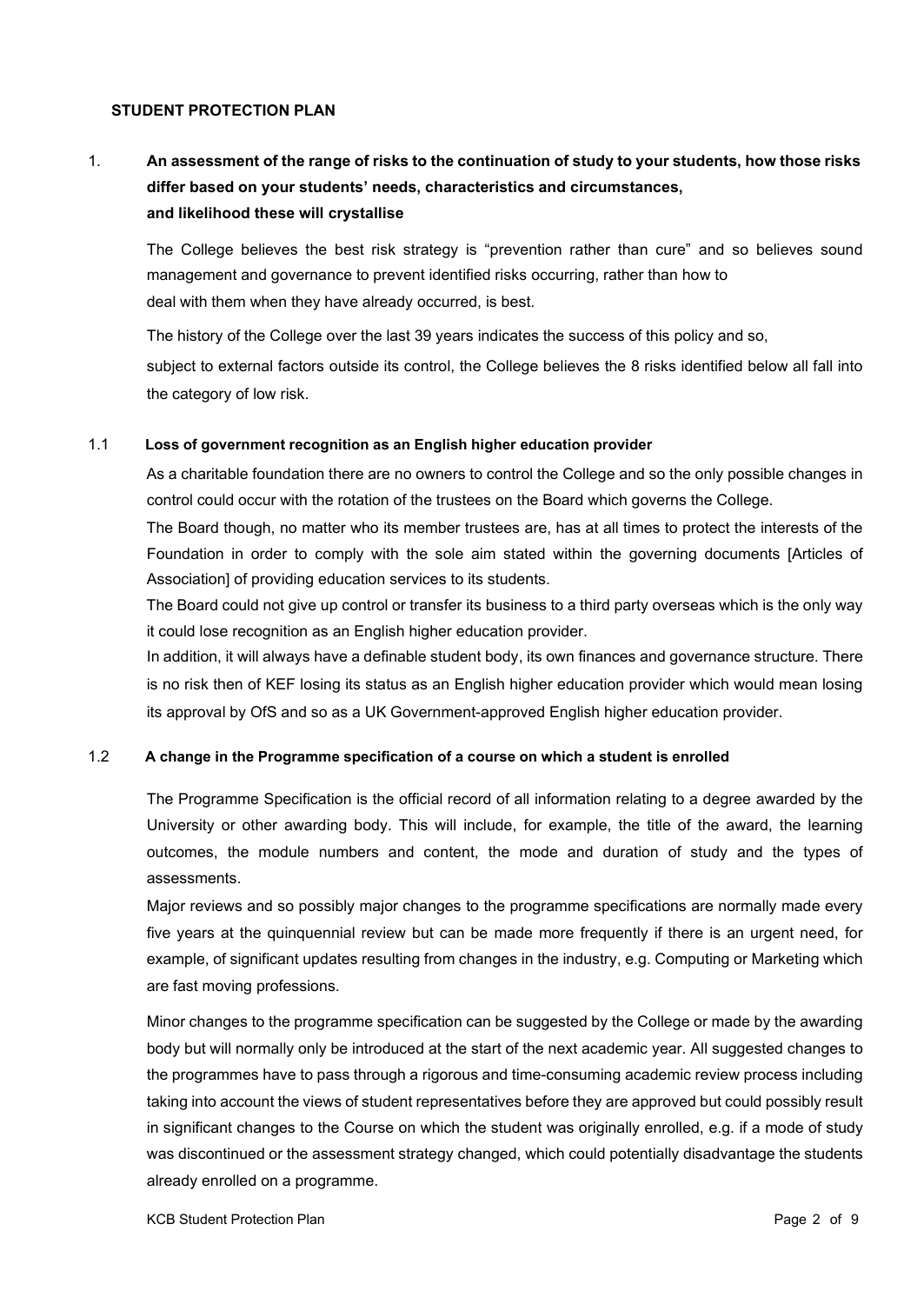## 1.3 **Closure of one campus or site**

The College enjoys the benefit of contingency access to a back-up site also in central London in addition to the main campus located near to Oxford Circus. Both sites are relatively close to each other being located within Zone 1 of the London underground system.

The risk of both campuses being closed at the same point in time is very low and if one was closed students would be transferred to the other.

#### 1.4 **Closure of a Course**

The College provides courses in three main subject areas: Business Studies, Computing and Law all of which are enduring mainstream subject areas and so highly unlikely to suffer from reductions in student numbers such that the courses would have to close.

#### 1.5 **Withdrawal of the College's Student Sponsor licence**

Apart from interruptions related to OfS registration, the College has held a Student Visa license from the time licences were introduced and when the scheme was available was designated as a Highly Trusted Sponsor.

The risks to the Student Visa licence, at such time as the College acts as a Student Sponsor are low as it will:

[a] only recruit from what are viewed as "safe" countries by the immigration authorities and so the risk of visa refusals and non-enrolments is low.

[b] employ a biometric system for recording and monitoring attendance and, with support from academic and pastoral tutors, ensures students engagement with their course until completion.

#### 1.6 **Loss of validating body approval to deliver courses leading to their awards**

The College has clearly defined legal agreements with each of its current three awarding body partners: the University of Chester, Pearson and the Corporate Governance Institute and will continue to do so with any future partners.

The circumstances under which the agreements can be terminated are again clear such as the College entering into insolvency or academic malpractice.

The College has very strict academic and financial controls which make the likelihood of these circumstances arising within the period of study required to complete the students' qualification very unlikely.

1.7 Withdrawal of Designation [approval] for student finance of the courses delivered by the College The College has worked closely with the former DBIS and HEFCE, and now with OfS, in providing the information required for both annual course designation and continuing compliance with their requirements. The College will implement the policies and procedures necessary to maintain this designation.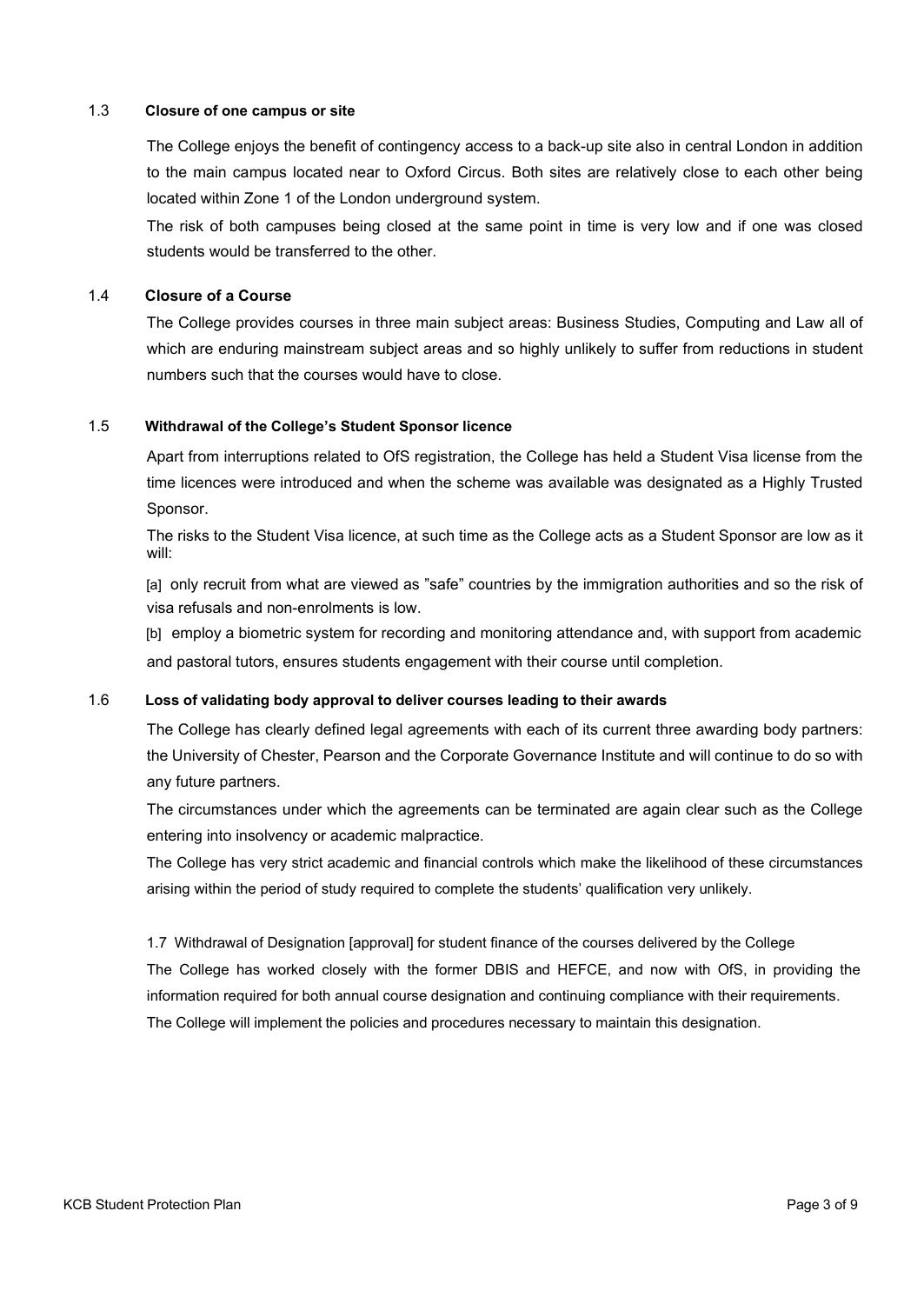## 1.8 **Closure of the College**

**KCB is a charitable foundation** established with the sole aim of providing education to students as stated in its Governing documents [Articles of Association] and entrusted to an independent Board. Thus, the only acceptable reason for closing would be if it became impossible to provide this education in the event of an insolvency.

The risk of insolvency though is low as KEF benefits from:

(i) **Government support** in the form of exemptions from: Business rates, VAT and Corporation tax.

(ii) **Charitable donations** in particular from the founder of the College.

(iii) **Being risk averse as** there are no shareholders wanting to maximise profits in order for the College to remain open.

(iv) **Financial reserves** accumulated over a 39-year history of caution in funding itself from student fee income alone.

## 2. **Measures in place to mitigate those risks**

#### 2.1 **Loss of government recognition as an English higher education provider**

The College was converted into a not-for-profit company limited by Guarantee in 2000 and in 2018 began the process of converting into a charity.

With no shareholders who might want to sell the company overseas there is no possibility of the company losing its recognition as an English Higher Education provider.

The Board of Governors are responsible for ensuring continuation of the College to provide education services in the UK.

## 2.2 **A change in the Programme specification of the Course on which the student enrolled**

The aim of both the awarding body and the College would always be to ensure all students complete the course on which they have enrolled and so:

If a change is minor, such as an update to the module content to ensure the currency of the module, then the existing students will be taught the new module as in this case they will be advantaged not disadvantaged; If a mode of study were to be removed, e.g. evening classes, then students would always be taught out and so able to complete their course.

If a module descriptor is changed significantly, for example in terms of assessments, the College and awarding body would aim to ensure that the original module specification will be delivered and assessed as per the original programme specification.

In all cases then the interests of the student will be protected to include assistance to transfer to another provider if the student is unhappy with the changes made to the programme.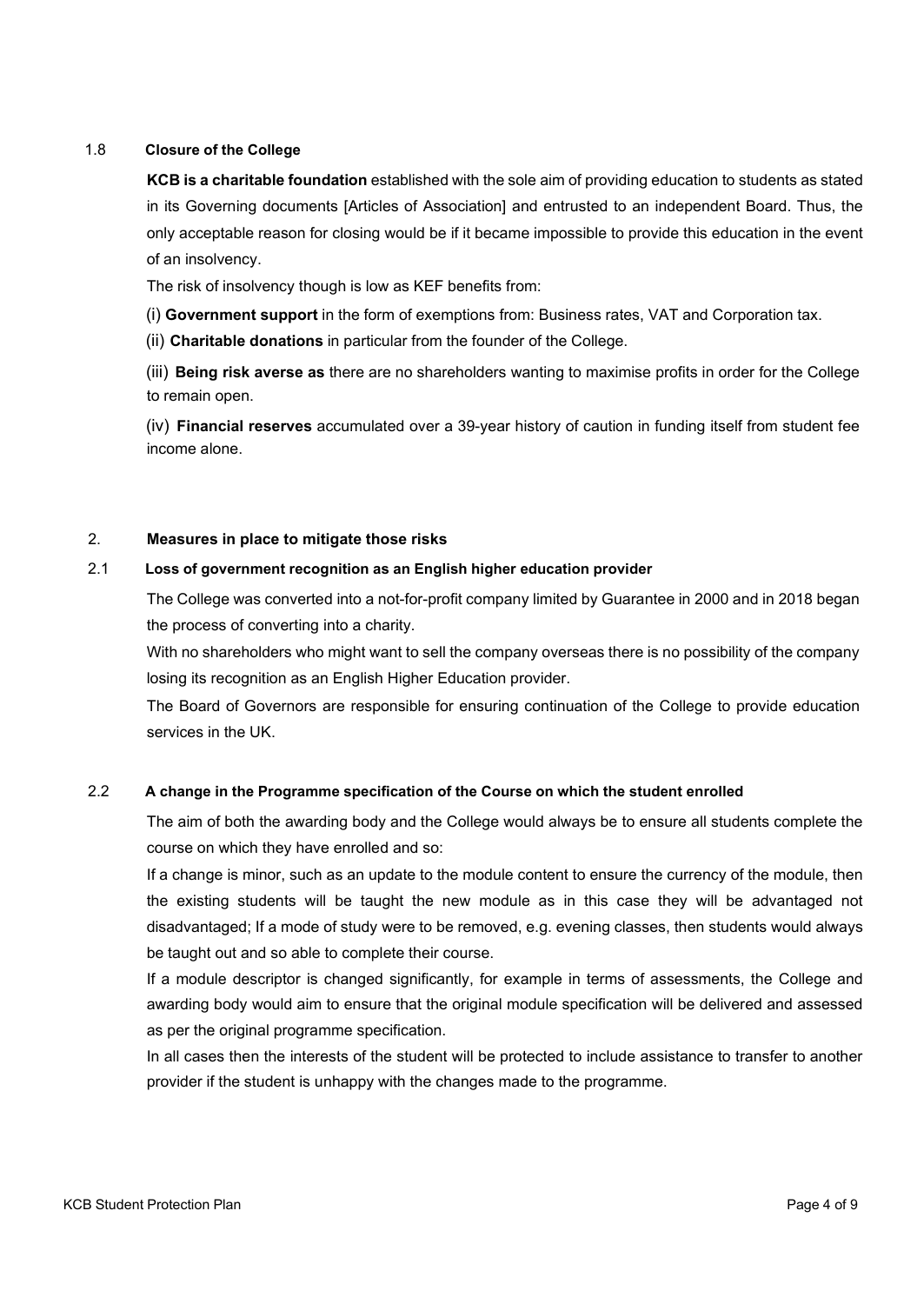#### 2.3 **Closure of the campus**

If there was a need to temporarily close the campus for reasons of an unexpected issue arising with regards to, for example, flooding of one building making it unusable for educational purposes, then the College courses could be transferred to the contingency campus without significant disruption to students given the proximity of the campuses.

There are no longer term issues such as those related to a lease as the campus is owned by the College and so will always provide long term security for the College courses and its students.

## 2.4 **Closure of a Course**

In the unlikely event that a whole department did close the College would ensure that all enrolled students were enabled to complete their courses under the teach-out provisions that are in place in the contracts with the awarding bodies.

Student transfers between pathways within, rather than between, subject areas: Business Studies, Computing and Law are much more likely, given for example in Business Studies that the pathways have been designed with common modules, which decline in number as the level of the course increases, but do make it possible for students to switch pathway relatively easily up to Level 5, which gives the students the option to transfer from one pathway to another.

If some students preferred to move though to another provider, of which there are many in

London, the College would facilitate this by: researching the available options, providing transcripts of the credits achieved together with an academic reference.

#### 2.5 **Withdrawal of the College Student Visa licence**

If KCB were, to have its Student Visa licence suspended or revoked, other than due to interruption related to OfS registration, it would prepare grounds for an appeal to UKVI to have the Student Visa licence reinstated as soon as practical whilst at the same time.

(i) **For its International students already on course** KCB would request to UKVI that a "teach-out" be permitted to prevent disruption to their studies by allowing them to complete the courses for which they had enrolled. If the teach-out request was accepted the international students would continue on their courses at KCB, most likely subject to the requirement to complete their courses within a maximum period of time.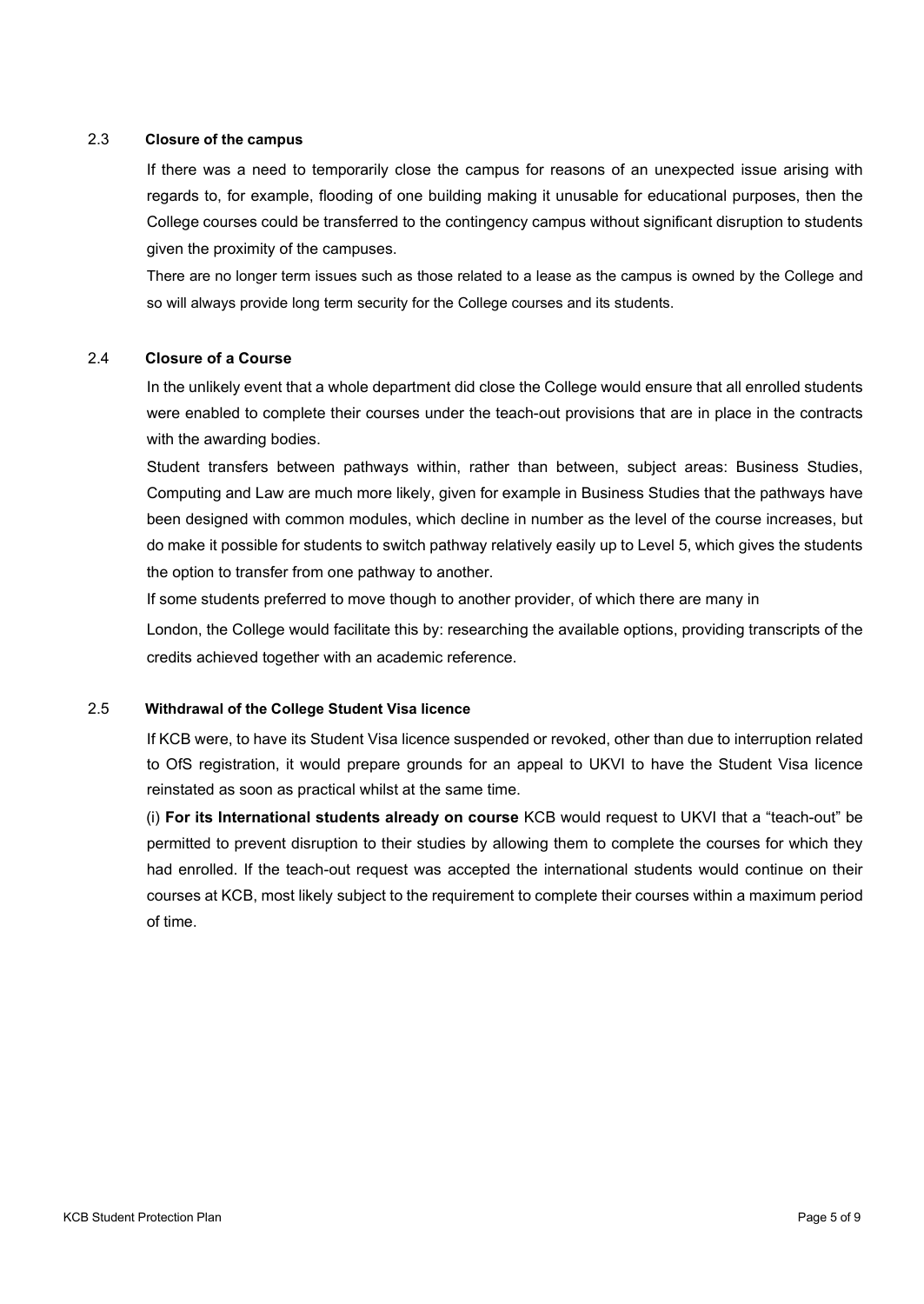If the "teach-out" request was refused the international students would then be assisted to transfer to another HE provider which the College would facilitate by: researching the available options, providing transcripts of the credits achieved together with an academic reference and liaison with UKVI.

(ii) Whether the "teach-out" request was accepted or refused **Courses** on which international students were enrolled **would continue to be delivered to UK students and others with right of residence,** as international students are a small minority of the total enrolled on to any KCB course and so their possible withdrawal would not affect the continued viability of the course or the student experience.

(iii) **International student applicants and offer holders** would be informed at the latest within the week of receipt of the UKVI notice by KCB and assistance given to transfer to another HE provider offering similar courses inside or out of London.

(iv) **International students researching UK degree courses and considering KCB** would be informed again within the week at the latest by immediate updates of the KCB website, UCAS listings and other marketing information.

(v) Given in this situation: the unquestionable support of the Academic community, UKVI and IHE, the mainstream nature of KCB courses and the proximity of many providers of similar courses, KCB is confident that all their international students would be offered places at other higher education institutions in London or outside if students location preferences changed.

## 2.6 **Loss of validating body approval to deliver courses leading to their awards**

The College works with three awarding bodies: the University of Chester, Pearson, and the Corporate Governance Institute UK & Ireland which approve KCB to deliver clearly defined courses from their respective portfolios of awards.

If any of these approvals were withdrawn students at KCB would no longer be eligible for the awards and so KCB would need to stop delivery of these courses which would potentially have a significant impact on their students particularly if they were part way through the course. The College would then take a number of steps.

Firstly, the College would look at the reasons given for withdrawal of the approval and if they can be rectified then do so and apply, as soon as was practical, for revalidation.

Secondly, though the awarding bodies would undoubtedly want to support their existing students and so would normally approve their teach-out which, in some cases, is included as a responsibility of KCB in the formal partnership agreement with the awarding body.

Thirdly, If the teach-out is not approved, then KCB would look to student transfers to another HE provider of which there are many in London and the College would facilitate this by: researching the available options, providing transcripts of the credits achieved together with an academic reference.

Fourthly, for KCB applicants and offer holders, KCB would again assist in transfer to another HE provider of the same or similar courses.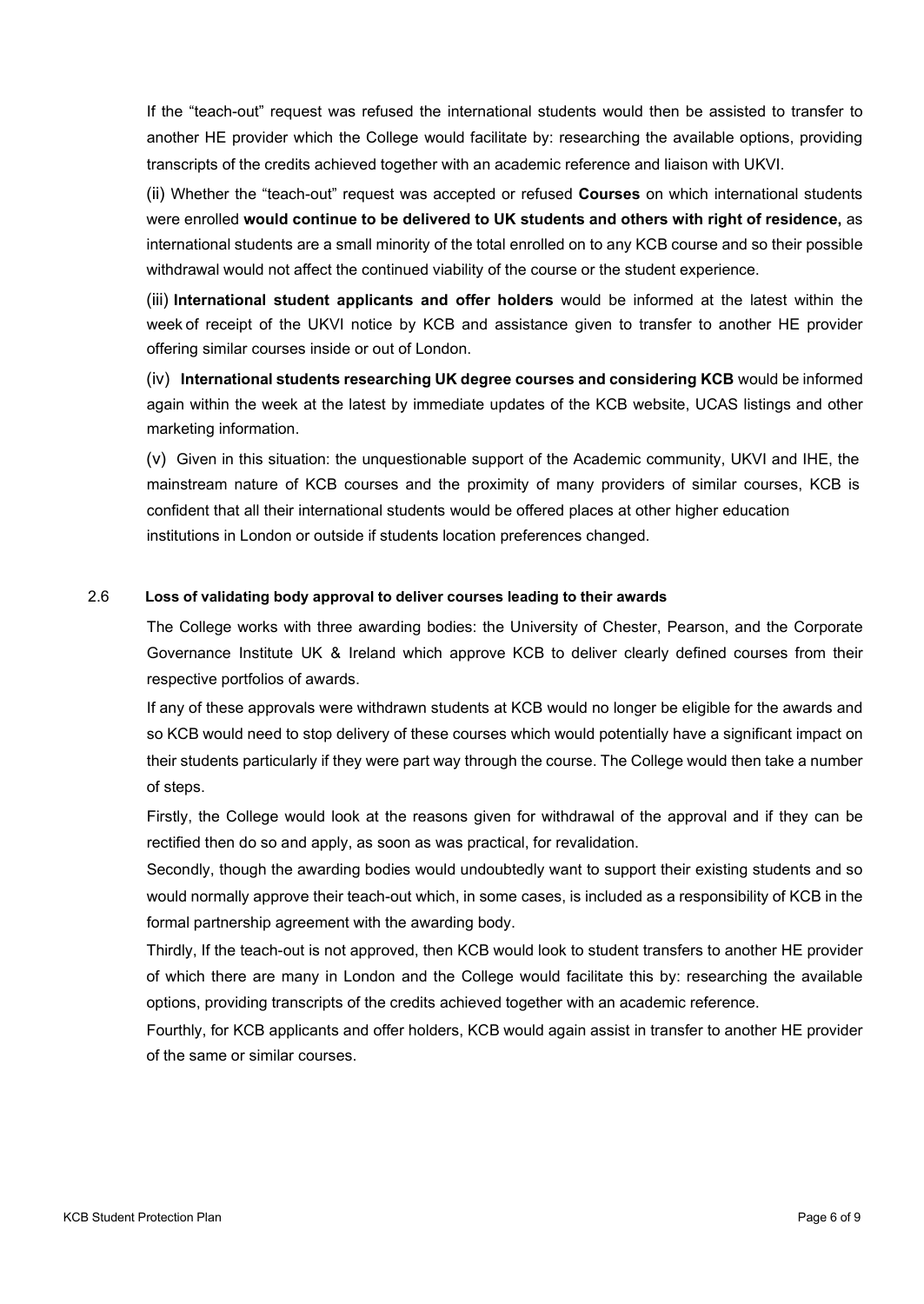Fifthly, students researching courses and considering KCB would be informed again within the week at the latest by immediate updates of the KCB website, UCAS listings and other marketing information. Finally, all current and prospective students would be offered the option of taking another course at KCB and so, for example, a student on a Pearson course might very well want to transfer to a University of Chester course or vice versa.

## 2.7 **Withdrawal of Designation [approval] for student finance of the courses delivered by the College**

In practice this would mean that UK or other qualifying students on KCB courses would no longer be eligible for Government tuition fee or maintenance loans and so would need to be self-funding which would potentially have a major impact on these students.

The College then would immediately look at the reasons for withdrawal of the designation and prepare grounds for an appeal as soon as was practical at the same time as:

Firstly, applying to the SLC for students already on courses that have been funded to date to complete their courses on the basis of "teach-out" with the same funding as before but for a specified period of time sufficient for the students to complete their courses;

Secondly, the College in the case of the university degrees courses at KCB would approach their awarding body university partner to request approval for the students to transfer their SLC registration from KCB to the University which courses would still be designated and so students would retain their funding at the same location but with a different off-campus provider; Finally, If some students prefer to move to another provider of designated courses, of which there are many in London, the College would facilitate this by: researching the available options, providing transcripts of the credits achieved together with an academic reference.

Given in this situation: the unquestionable support of the academic community, SLC and IHE, the mainstream nature of KCB courses and the proximity of many providers of similar courses KCB is confident that all their previously government-funded students would be offered places at other higher education institutions with designated courses in London or outside if students location preferences changed.

## 2.8 **Closure of the College**

In the unlikely event that the College has to close then a minimum of one years' notice will be given thereby allowing students sufficient time to decide between options of transferring to a different course or provider or completing their course with KCB if allowed by the regulatory or awarding bodies.

KCB itself will commit to giving all students on any KCB course the opportunity to complete the course on which they have enrolled if they choose to do so; which commitment they have already honoured and been commended for with past students from the Universities of Wales and Glyndwr.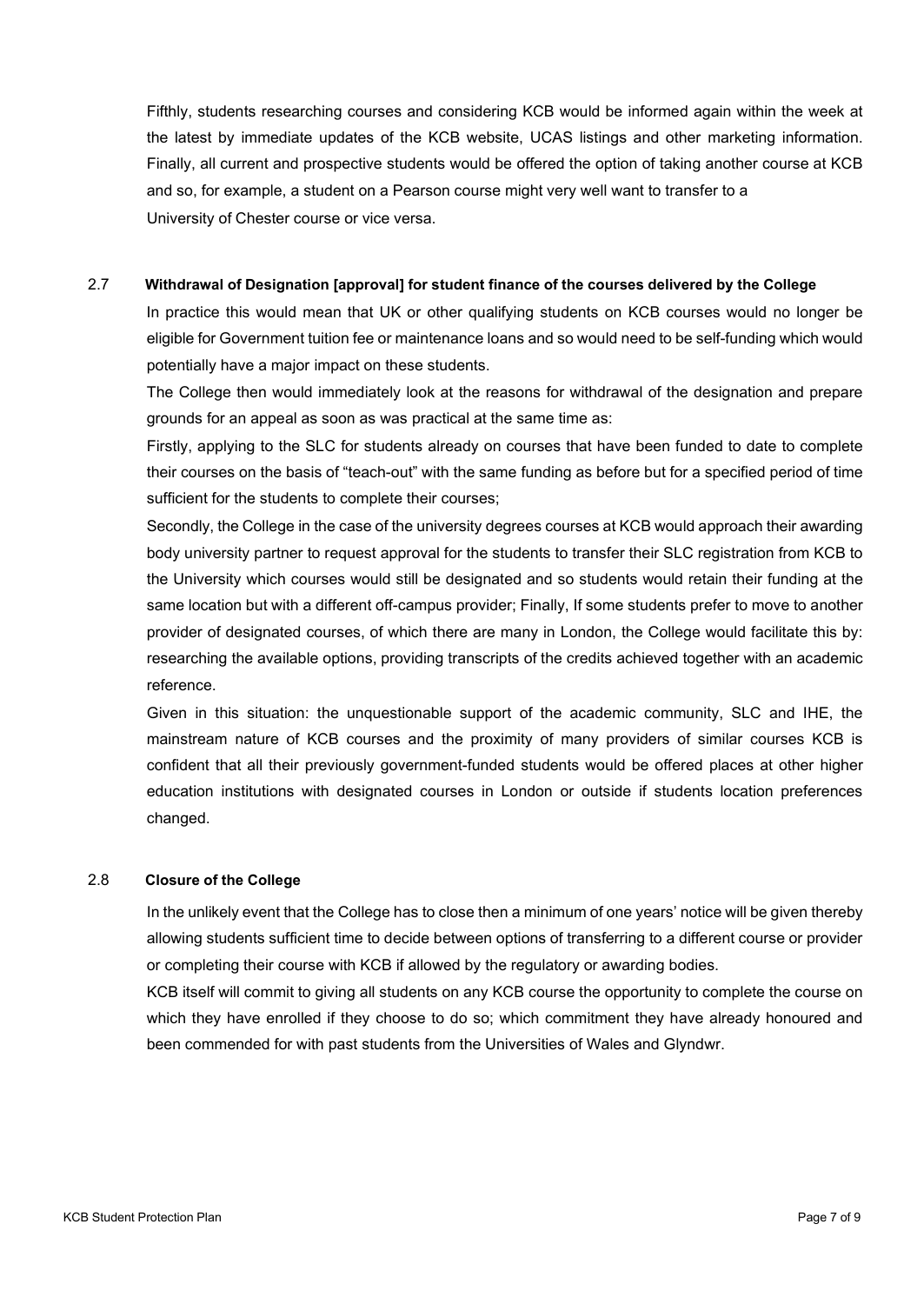## 3. **Refund and Compensation Policy**

- 3.1 The Refund and Compensation policy of KCB applies both to cases where
	- 1. the student has not yet started the programme for which they have applied
	- 2. the student has already started the Programme and is divided into

**Refunds** of tuition fees which will always be paid to the person or organisation that has made the tuition fee payments whether that be: the student themselves, a sponsor or the Student Loans Company. **Compensation** for additional costs incurred in, for example, a change of location of the place of study, where certain modules studied are not credit bearing in a new Course the student undertakes and so a student has lost time or a bursary awarded is not transferable.

3.2 **The Refund and Compensation Policy** is attached and covers all eventualities.

#### 3.3 **Delivery of financial implications of the Refund and Compensation Policy**

Given the credit transfer arrangements and other student transfer arrangements in place, the maximum refund and compensation that would be payable by the College would be for a single year of study for a course which was discontinued and for which tuition fees will have been paid of £6,125 and possibly maintenance costs of £11,354 giving a maximum total of £17,479 per student.

The College will open a dedicated Bank account with significant funds set aside to meet the financial obligations of its refund and compensation policy if this ever became necessary.

#### 4. **Communication with students about the Student Protection Plan**

4.1 The KCB student protection plan [SPP] will be published on the College website and student portal and made available to all applicants to the College in the form of a link included in the marketing material provided to applicants and the offer letters made to prospective students.

In addition, the SPP will be published on the staff portal, in the staff handbook and considered whenever plans for course or pathway closures are discussed firstly at the QA meetings and then at the Academic Board which makes the final recommendations on course changes or closures, subject to ratification by the Board of Governors.